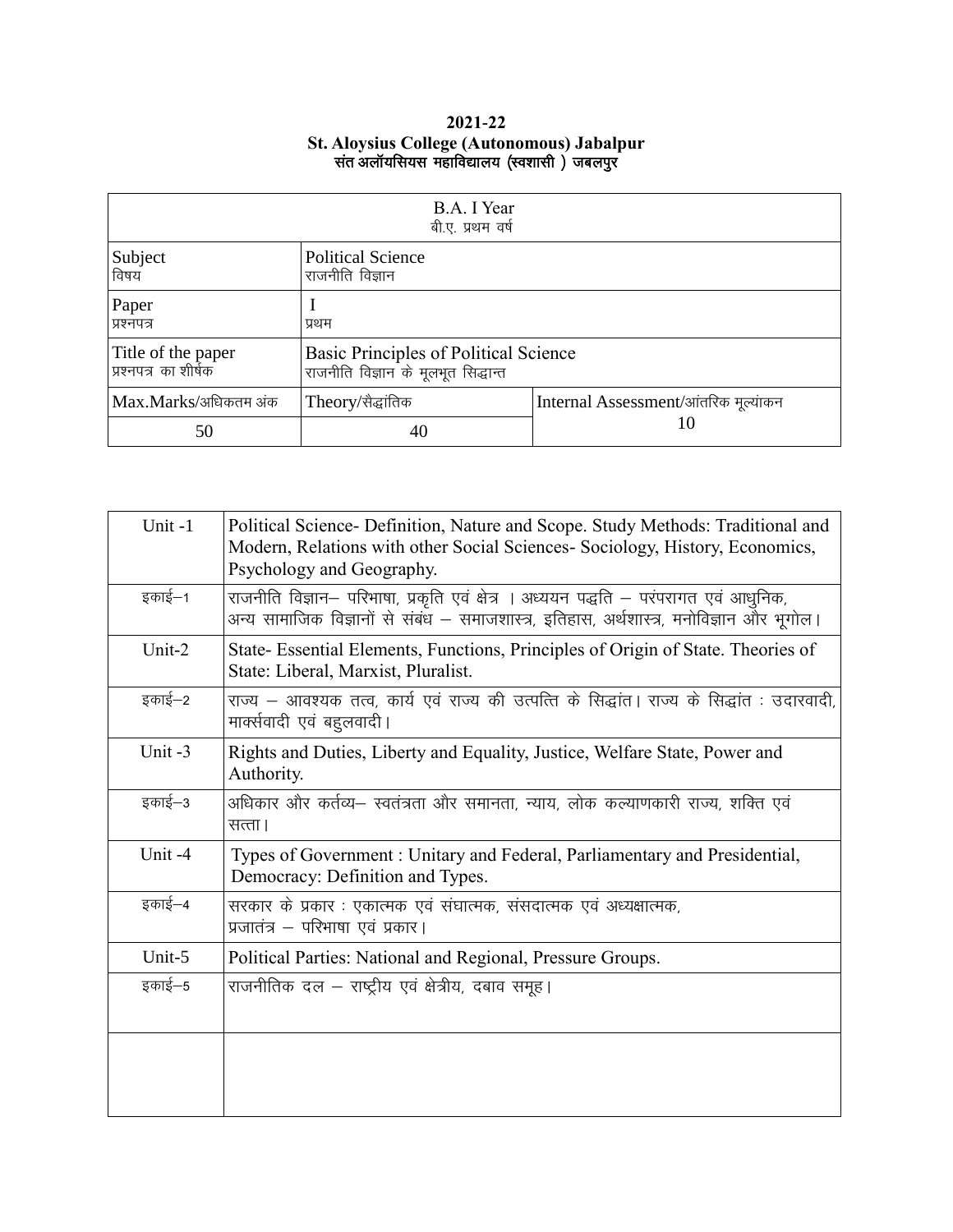| B.A. I Year<br>बी.ए. प्रथम वर्ष            |                                                          |                                      |
|--------------------------------------------|----------------------------------------------------------|--------------------------------------|
| Subject<br>विषय                            | <b>Political Science</b><br>राजनीति विज्ञान              |                                      |
| Paper<br>प्रश्नपत्र                        | H<br>द्वितीय                                             |                                      |
| Title of the paper<br>प्रश्नपत्र का शीर्षक | Indian Government and Politics<br>भारतीय शासन और राजनीति |                                      |
| Max.Marks/अधिकतम अंक                       | Theory/सैद्धांतिक                                        | Internal Assessment/आंतरिक मूल्यांकन |
| 50                                         | 40                                                       | 10                                   |

| Unit-1  | Brief History of Indian National Movement, The Making of Indian Constitution<br>and Its sources. Preamble and Basic Features.                       |
|---------|-----------------------------------------------------------------------------------------------------------------------------------------------------|
| इकाई–1  | भारतीय राष्ट्रीय आंदोलन का संक्षिप्त इतिहास, भारतीय संविधान का निर्माण एवं स्रोत,<br>प्रस्तावना एवं प्रमुख विशेषताएं ।                              |
| Unit-2  | Fundamental Rights and Duties, Directive Principles of State Policy, Right to<br>Information.                                                       |
| इकाई–2  | मौलिक अधिकार एवं कर्तव्य, राज्य के नीति निदेशक तत्व, सूचना का अधिकार।                                                                               |
| Unit -3 | Union Executive : President, Prime Minister, Council of Ministers.<br>State Executive: Governor, Chief Minister, Council of Ministers, Secretariat. |
| इकाई–3  | संघीय कार्यपालिका : राष्ट्रपति, प्रधानमंत्री एवं मंत्रिपरिषद्।<br>राज्य कार्यपालिका : राज्यपाल, मुख्यमंत्री, मंत्रिपरिषद्, सचिवालय।                 |
| Unit -4 | Union Legislature : Indian Parliament - LokSabha and Rajya Sabha.<br>State Legislature: Vidhan Sabha and Vidhan Parishad                            |
| इकाई–4  | संघीय व्यवस्थापिका : भारतीय संसद– लोकसभा एवं राज्यसभा।<br>राज्य व्यवस्थापिका : विधानसभा एवं विधान परिषद्।                                           |
| Unit-5  | Union Judiciary: The Supreme Court.<br>State Judiciary: The High Court, Judicial Activism.                                                          |
| इकाई–5  | संघीय न्यायपालिका : सर्वोच्च न्यायालय।<br>राज्य न्यायापलिका : उच्च न्यायालय, न्यायिक सकियता।                                                        |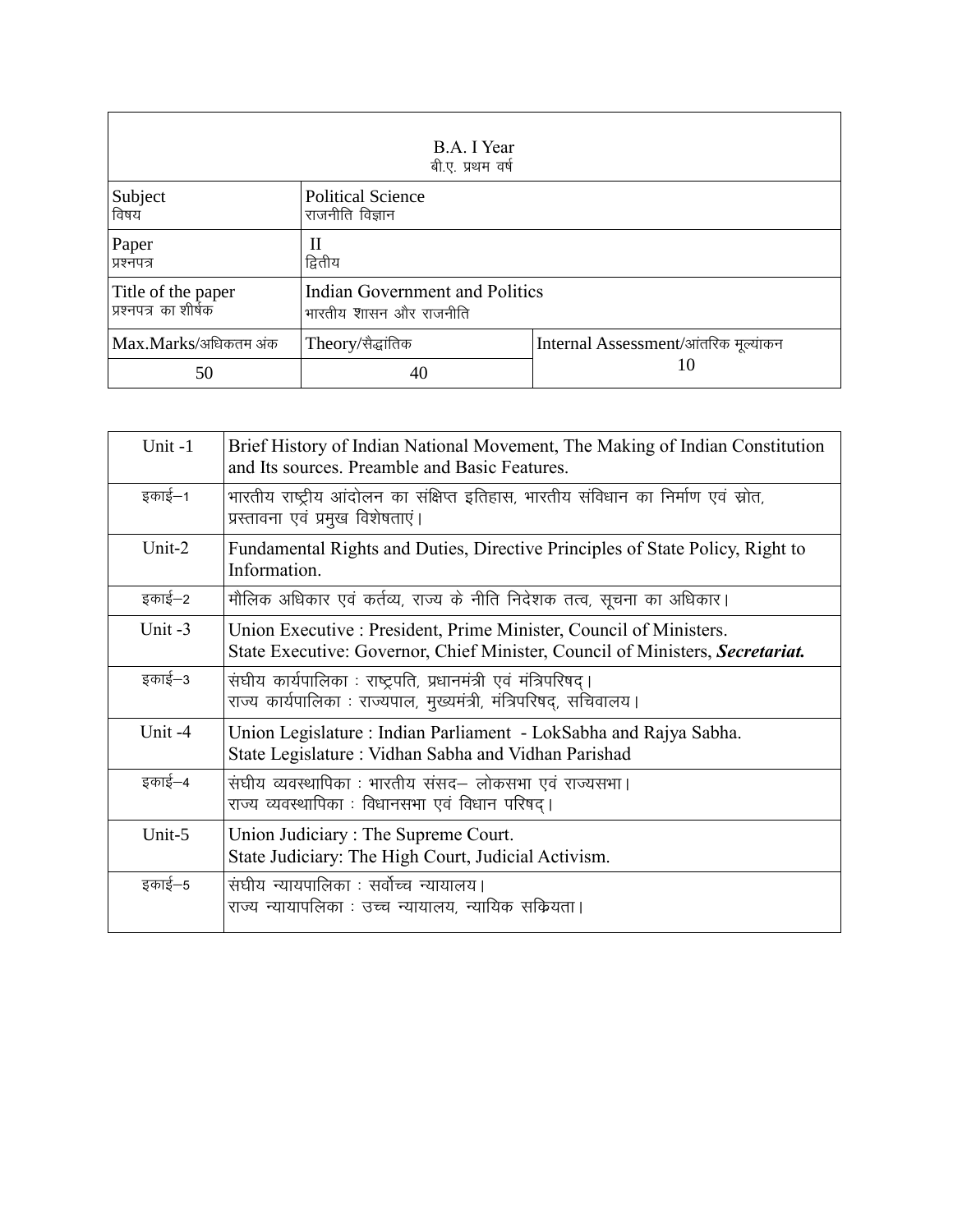## **St. Aloysius College (Autonomous) Jabalpur**  संत अलॉयसियस महाविद्यालय (स्वशासी ) जबलपुर $\bar{\phantom{a}}$

| B.A. II Year<br>बी.ए. द्वितीय वर्ष         |                                                                |                                      |
|--------------------------------------------|----------------------------------------------------------------|--------------------------------------|
| Subject<br>विषय                            | <b>Political Science</b><br>राजनीति विज्ञान                    |                                      |
| Paper<br>प्रश्नपत्र                        | प्रथम                                                          |                                      |
| Title of the paper<br>प्रश्नपत्र का शीर्षक | Representative Political Thinkers<br>प्रतिनिधि राजनीतिक विचारक |                                      |
| Max.Marks/अधिकतम अंक                       | Theory/सैद्धांतिक                                              | Internal Assessment/आंतरिक मूल्यांकन |
| 50                                         | 40                                                             | 10                                   |

| Unit-1    | Salient Features of Ancient Indian Political Thought, Manu, Kautilya and<br>Buddhist tradition.                      |
|-----------|----------------------------------------------------------------------------------------------------------------------|
| इकाई—1    | प्राचीन भारतीय राजनीतिक चिन्तन की विशेषताएं, मनु, कौटिल्य और बौद्ध परम्पराएं।                                        |
| Unit- $2$ | Salient Features of Western Political Thought, Plato, Aristotle.                                                     |
| इकाई–2    | पाश्चात्य राजनीतिक चिन्तन की विशेषताएं, प्लेटो एवं अरस्त्।                                                           |
| Unit -3   | Salient Features of Modern Political Thought, Machiavelli, Hobbes, Locke,<br>Rousseau, Jeremy Bentham, John S. Mill. |
| इकाई–3    | आधुनिक राजनीतिक चिन्तन की विशेषताएं, मैकियावली, हॉब्स, लॉक, रूसो, जैरेमी बेन्थम,<br>जॉन एस. मिल।                     |
| Unit -4   | Communist Thinkers: Marx, Lenin and M. N. Roy.                                                                       |
| इकाई–4    | साम्यवादी विचारक : मार्क्स, लेनिन एवं एम.एन.रॉय।                                                                     |
| Unit-5    | Indian Political Thinkers: Mahatma Gandhi, Dr. B.R. Ambedkar, Ram Manohar<br>Lohiya, Pt. Deendayal Upadhyay.         |
| इकाई–5    | भारतीय राजनीतिक विचारक : महात्मा गॉधी, डॉ. बी. आर. अम्बेडकर, राम मनोहर लोहिया, पं.<br>दीनदयाल उपाध्याय।              |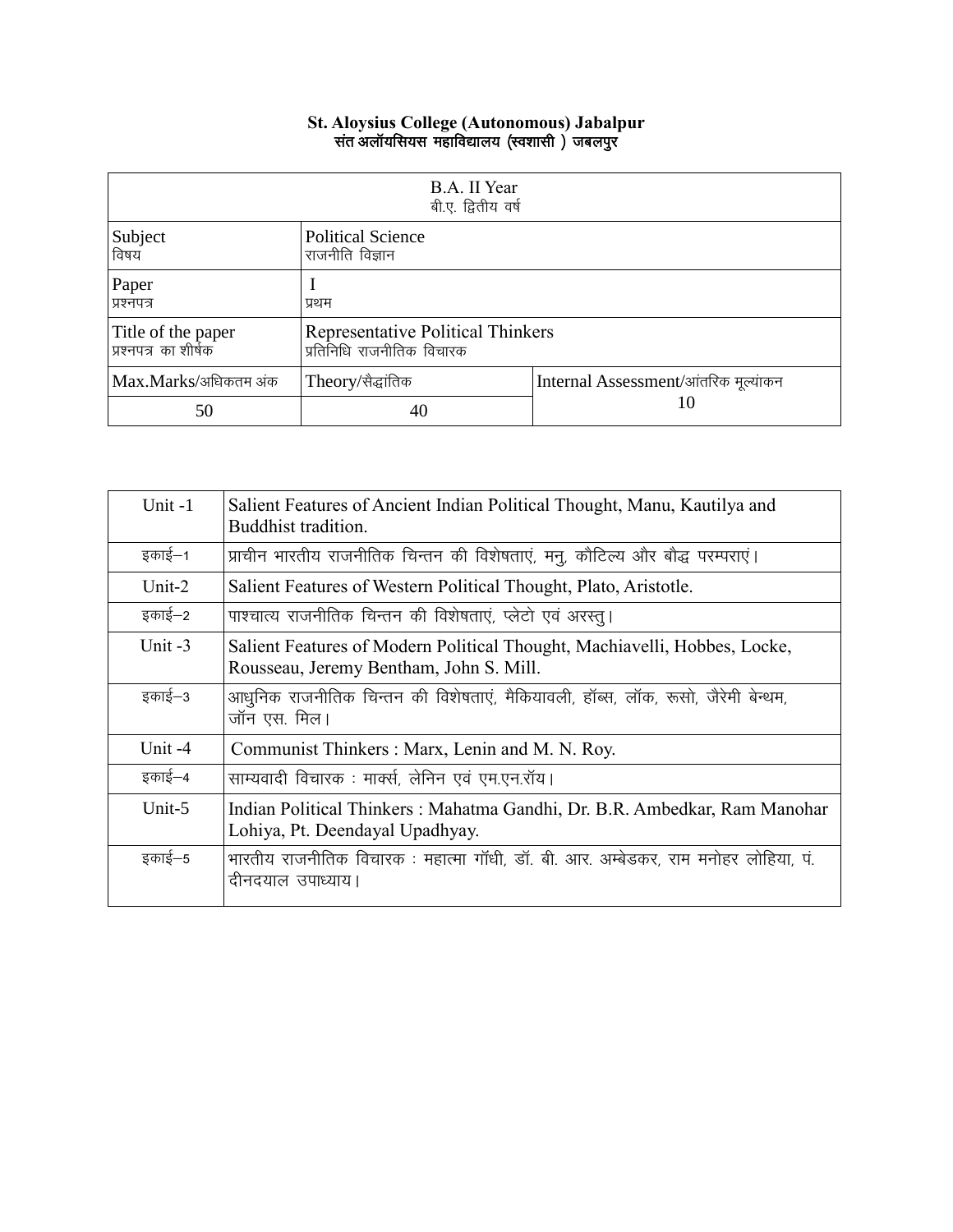| B.A. II Year<br>बी.ए. द्वितीय वर्ष         |                                                                   |                                      |
|--------------------------------------------|-------------------------------------------------------------------|--------------------------------------|
| Subject<br>विषय                            | <b>Political Science</b><br>राजनीति विज्ञान                       |                                      |
| Paper<br>प्रश्नपत्र                        | Н<br>द्वितीय                                                      |                                      |
| Title of the paper<br>प्रश्नपत्र का शीर्षक | <b>Constitution of Major Countries</b><br>प्रमुख देशों के संविधान |                                      |
| Max.Marks/अधिकतम अंक                       | Theory/सैद्धांतिक                                                 | Internal Assessment/आंतरिक मूल्यांकन |
| 50                                         | 40                                                                | 10                                   |

| Unit $-1$ | Salient Features of British Constitution: Executive, Legislature, Judiciary and<br><b>Political Parties.</b>                                                                                                                |
|-----------|-----------------------------------------------------------------------------------------------------------------------------------------------------------------------------------------------------------------------------|
| इकाई–1    | ब्रिटेन के संविधान की प्रमुख विशेषताएं— कार्यपालिका, व्यवस्थापिका, न्यायपालिका एवं राजनीतिक<br>दल।                                                                                                                          |
| Unit-2    | Salient features of American Constitution- Executive, Legislature, Judiciary and<br>Political Parties.                                                                                                                      |
| इकाई—2    | अमेरिका के संविधान की प्रमुख विशेषताएं— कार्यपालिका, व्यवस्थापिका, न्यायपालिका<br>एव<br>राजनीतिक दल।                                                                                                                        |
| Unit -3   | Salient features of Swiss Constitution- Executive, Legislature, Judiciary, Direct<br>Democracy.                                                                                                                             |
| इकाई–3    | स्विट्जरलैण्ड के संविधान की प्रमुख विशेषताएं— कार्यपालिका, व्यवस्थापिका, न्यायपालिका, प्रत्यक्ष<br>प्रजातंत्र।                                                                                                              |
| Unit -4   | Salient features of the Constitution of Peoples' Republic of China-Executive,<br>Legislature and Communist Party.                                                                                                           |
| इकाई–4    | जनवादी चीन के संविधान की प्रमुख विशेषताएं : कार्यपालिका, व्यवस्थापिका एवं साम्यवादी दल।                                                                                                                                     |
| Unit-5    | Comparative study: American President and British Prime Minister, American<br>Senate and British House of Lords, Swiss Federal System and American Federal<br>System, Political Party system of China, British and America. |
| इकाई–5    | तुलनात्मक अध्ययन : अमेरिका का राष्ट्रपति एवं ब्रिटिश प्रधानमंत्री, अमेरिका की सीनेट और ब्रिटिश<br>लार्डसभा, स्विस संघीय प्रणाली और अमेरिकन संघीय प्रणाली, चीन, ब्रिटिश एवं अमेरिका की<br>राजनीतिक दल प्रणालियां।            |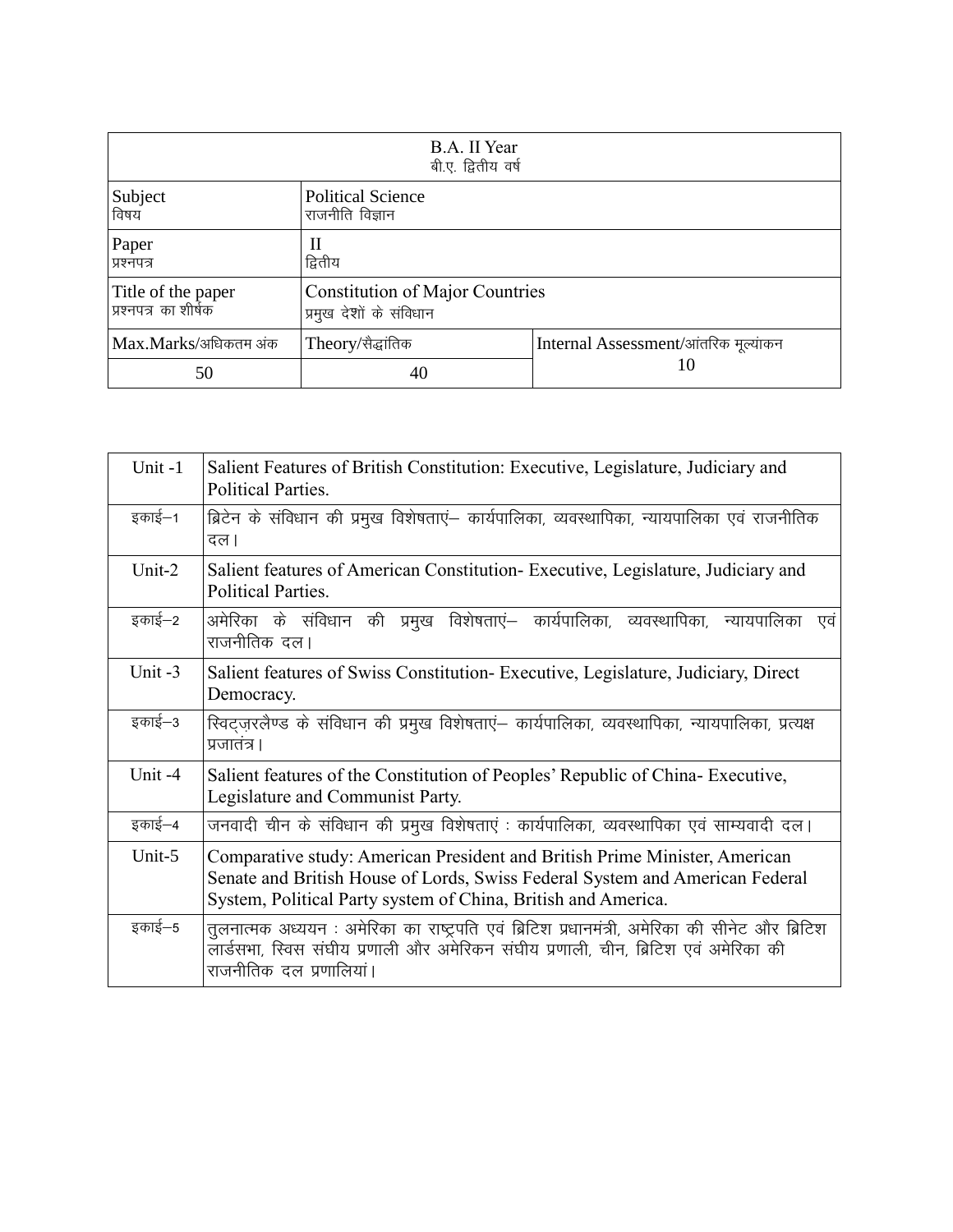| B.A. III Year<br>बी.ए. तृतीय वर्ष          |                                             |                                      |
|--------------------------------------------|---------------------------------------------|--------------------------------------|
| Subject<br>विषय                            | <b>Political Science</b><br>राजनीति विज्ञान |                                      |
| Paper<br>प्रश्नपत्र                        | प्रथम                                       |                                      |
| Title of the paper<br>प्रश्नपत्र का शीर्षक | Indian Foreign Policy<br>भारत की विदेश नीति |                                      |
| Max.Marks/अधिकतम अंक                       | Theory/सैद्धांतिक                           | Internal Assessment/आंतरिक मूल्यांकन |
| 50                                         | 40                                          | 10                                   |

| Unit -1   | Indian Foreign Policy: Development, Salient Feature, Principles &<br>Determinants.                                    |
|-----------|-----------------------------------------------------------------------------------------------------------------------|
| इकाई—1    | भारतीय विदेश नीति : विकास, विशेषताएं, सिद्धांत एवं निर्धारक तत्व।                                                     |
| Unit- $2$ | India's Relations with Neighbouring Countries: Pakistan, Bangladesh, Bhutan,<br>Sri Lanka, Afghanistan.               |
| इकाई—2    | भारत के पड़ोसी देशों के साथ संबंध : पाकिस्तान, बांग्लादेश, श्रीलंका, भूटान एवं अफगानिस्तान।                           |
| Unit $-3$ | Relations with Super Powers: America, Russia, China.                                                                  |
| इकाई–3    | भारत के महाशक्तियों के साथ संबंध : अमेरिका, रूस, चीन।                                                                 |
| Unit -4   | Regional Organisations : SAARC, ASEAN, BRICS.                                                                         |
| इकाई–4    | क्षेत्रीय संगठन : सार्क, आसियान, ब्रिक्स।                                                                             |
| Unit-5    | Contemporary International Issues : Human Rights, Globalization, Environment,<br>Disarmament, Cross Border Terrorism. |
| इकाई–5    | समकालीन अंतर्राष्ट्रीय मुद्दे : मानवाधिकार, वैश्वीकरण, पर्यावरण, निशस्त्रीकरण, सीमापार<br>आतंकवाद ।                   |